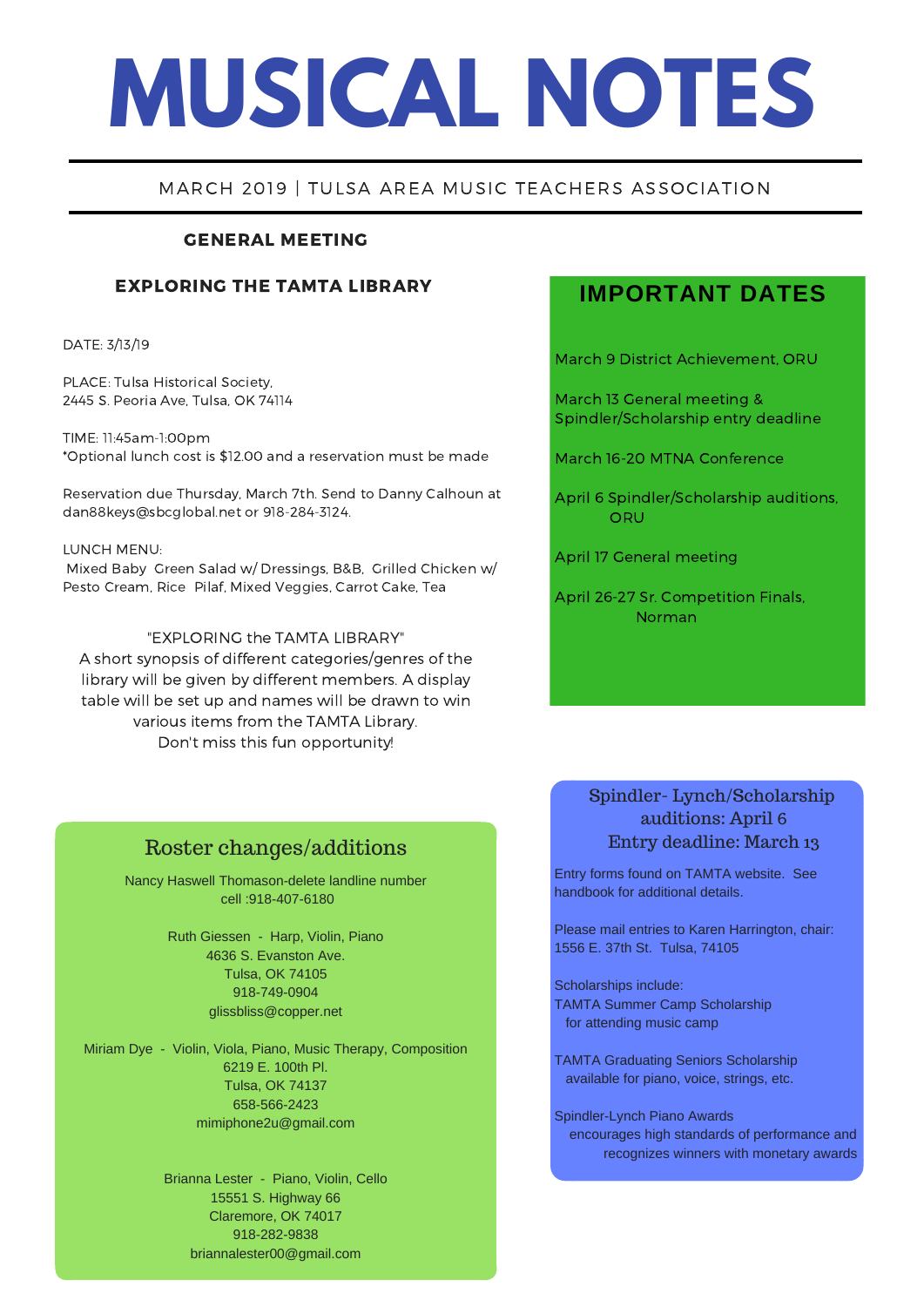# Congratulations to our 2019 TAMTA Sonatina Competition Winners

## **Level A:**

1st Place - Kaden Short, student of Michele Cowen 2nd Place - Tony Cerqueira, student of Michele Cowen 3rd Place - Farrah Sallam, student of Young-Eun Chung *Honorable Mentions:* Olivia Penick, student of Pamela Prescott Veena Ramasamy, student of Mary Hawthorne

## **Level 1:**

1st Place - Kylie Watkins, student of Gloria Johnson 2nd Place - Nick Wang, student of Gloria Johnson 3rd Place - Yireh Oh, student of Inki Cho *Honorable Mentions:* Madison Shi, student of Gloria Johnson Immanuel Jeong, student of Young-Eun Chung Daniel Hsieh, student of Les Brothers

## **Level 2:**

1st Place - Philip Oh, student of Inki Cho 2nd Place - Cecilia Yau, student of Gloria Johnson 3rd Place - Jee in Seo, student of Inki Cho *Honorable Mentions:* Ian Truong, student of Young-Eun Chung Jayden Pei, student of Young-Eun Chung

## **Level 3:**

1st Place - Trista Wang, student of Gloria Johnson 2nd Place - Anjali Yohanan, student of Vicki Walker

## **Level 4:**

1st Place - Allison Means, student of Doris Herald 2nd Place - Alex McCorkle, student of Teresa Kanold 3rd Place - Ian Pei, student of Young-Eun Chung *Honorable Mentions:* Michelle Holmes, student of Pamela Prescott Max Ngo, student of Vicki Walker

## **Level 5:**

1st Place - Annelise Huynh, student of Gloria Johnson 2nd Place - Julie Phung, student of Gloria Johnson 3rd Place - Hannah Shaw, student of Gloria Johnson *Honorable Mention:* Mataya Woodard, student of Vicki Walker